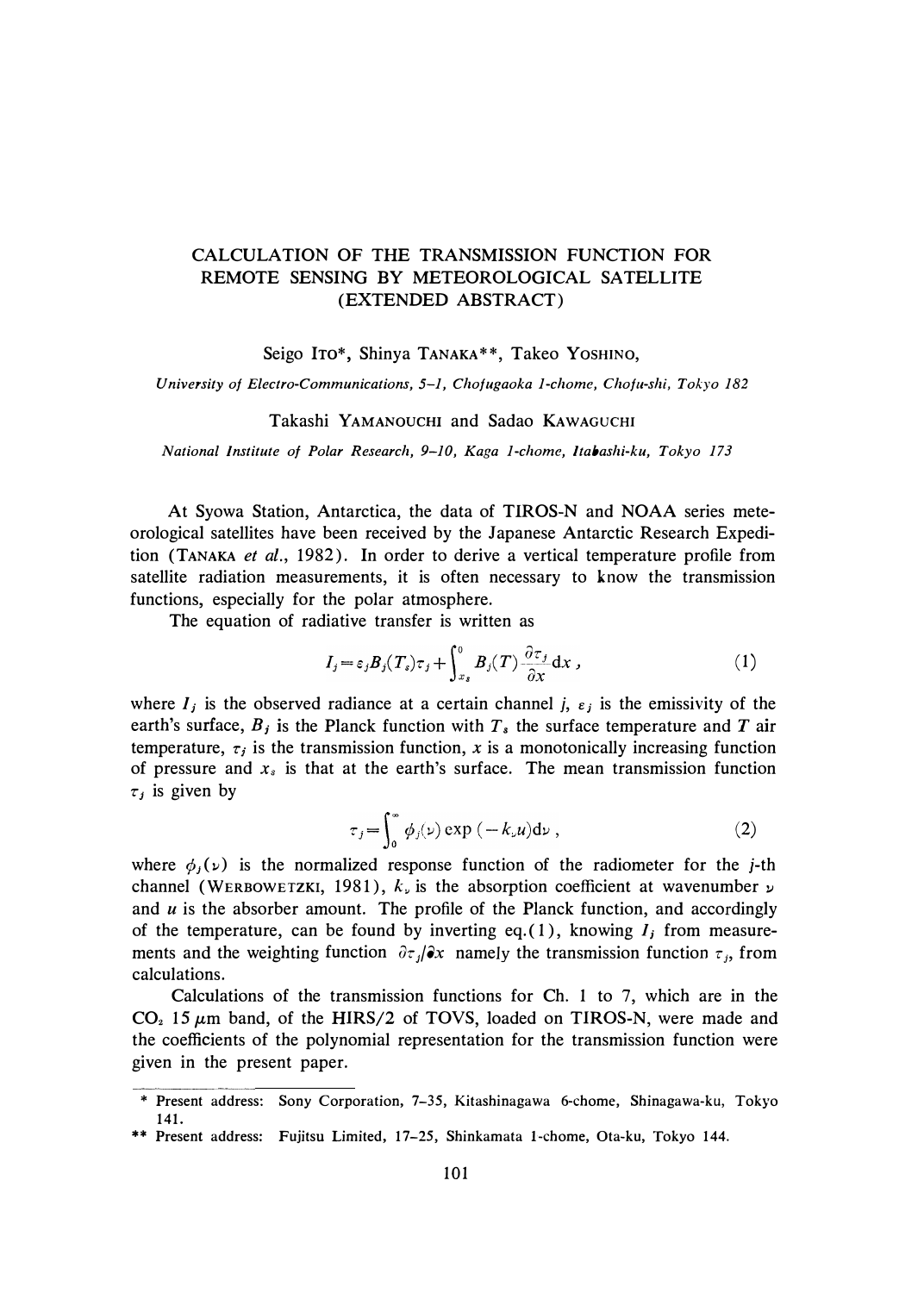#### *102* s. **ITO,** S. **TANAKA, T. YOSHINO, T. YAMANOUCHI** and s. **KAWAGUCHI**

*J) Transmission function of a homogeneous atmosphere and its polynomial representation* 

Before calculating the transmission functions of the real atmosphere, the *transmission functions of a homogeneous atmosphere were calculated using the absorption coefficients of the Lorentz line. The absorption coefficient*  $k_{n}$  *is given by the summation of the contributions of all lines as* 

$$
k_{\nu} = \sum_{i}^{N} \frac{S_i}{\pi} \frac{\alpha_i}{(\nu - \nu_{i0})^2 + {\alpha_i}^2}, \qquad (3)
$$

where  $S_i$ ,  $\alpha_i$  and  $\nu_{i0}$  are the line strength, the line half width and the wavenumber of *the line center, respectively. After substituting eq. ( 3) into eq. (2), the transmission function of each channel was calculated by line-by-line integration. In the calcula*tions, line parameters  $S_i$ ,  $\alpha_i$  and  $\nu_{i0}$  were derived from the magnetic tape of the *AFCRL-line parameters compilation (MCCLATCHEY et al., 1973). In the case of Ch. 1, a large portion of absorption occurred above the level of 30 mb, and the effect of the Doppler broadening could not be neglected. Though very time consuming, calculation of the transmission function for the Voigt profile, which con*tains the effect of Lorentz and Doppler broadening, was attempted for this channel *using the method by* PIERLUISSI *et al. (1977).* 

In order to express the transmission funcfions  $\tau$  thus obtained in an analytical *form, the following polynomial representation proposed by SMITH ( 1969) was adopted:* 

$$
\tau = \exp\left\{-\exp\left(\sum_{i}^{N} C_i \cdot A_i\right)\right\}.
$$
 (4)

 $A_i$  are terms of the power of  $\ln P$ ,  $\ln T$  and  $\ln u$ , and the number of terms N was chosen as 17. The coefficients  $C_i$  were determined by a least-squares fit to the

**Channel number** 1 2 3 4 **5** 6 7 1 (Voigt) **Channel central 1 668 679 691 704 716 732 748 668 c1** 0.822 0.243 -0.227 -1.399 -2.138 -2.971 -3.894 0.886 **A1 • l**  *c2* **0.437 0.670 0.675 0.763 0.778 0.847 0.933 0.472 <sup>A</sup>**  $\overline{P_2}$  **=** 1n(*u*(273/*T*)) **<sup>c</sup>l 0.251 0.499** 0.459 **0.306 0.170 0.167 0.127 0.309 <sup>A</sup>**  $A_3 = \ln(P/1000)$  $\begin{array}{cc} c_1 & c_2 \\ c_3 & c_4 \\ c_5 & c_6 \\ c_7 & c_8 \\ c_{10} & c_{11} \\ c_{11} & c_{12} \\ c_{12} & c_{13} \\ c_{14} & c_{15} \end{array}$ **6 1 0.501 0.801 1.609 3.157 3.827 3.840 5.393 0.720 A**<sub>**4**</sub> **= 1**n(**T**/273) **<sup>c</sup>s 0.0154 0.0483** 0.0396 **0.0667 0.0723 0.0819** 0.0662 **0.0293 <sup>A</sup>**  $A_5 = A_2 A_3$ <br> $A_6 = A_2 A_4$ **<sup>c</sup>6 -0.172 -0.0692** 0.0741 -0.131 -0.348 -0.321 **-0.346 -0.119 <sup>A</sup>**  $A_6 = A_2 A_4$ **<sup>c</sup>1 -0.152 -0.0790** 0.0194 0.122 0.152 0.0818 -0.0271 0.0394 **<sup>A</sup>**  $A_7 = A_3 A_4$ <br> $A_8 = A_2 A_2$ **cs -0.0262 -0.0262** -0.0125 -o. 0252 -0 .0207 -0.0168 -0.0291 -0.0227 **As**  $A_2 A_2$ **c0.0231 -0.00446** -0.00432 -0.0220 -0.0185 -0.0172 -0.0118 -0.00562  $A_9 = A_3$ <br>**0.258 0.493** 0.476 -0.424 -1.530 -1.702 -1.397 0.292  $A_{10} = A_4$ **9** = **<sup>A</sup>**  $\bf{A}_3$ **ClO 0.258 0.493** 0.476 -0.424 -1.530 **-1.702 -1.397 0.292 A10• A4 A4 <sup>c</sup>u -0.00536 -0.00915** -0. 00400 -0.00641 -0.00276 -0.00192 -0.000878 -0.00190 **A<sup>u</sup> <sup>=</sup>A z A z A 3 c12 -0.0108 -0.00953** 0.00291 -0.00106 0.0209 0.0167 **-0.0132** -0.00884 **<sup>A</sup>**  $\frac{1}{2}$   $\frac{1}{2}$   $\frac{1}{2}$   $\frac{1}{4}$ **c13 0.00118 0.00682** 0.00193 0.00343 0.00234 0.00245 0.000871 **0.00267 A13= <sup>A</sup>**  $A_2$   $A_3$   $A_3$ **cl4 -0.0162 0.00466** 0.0131 0.00153 -0.0243 •0.0459 -0.0751 0.0103 **A14<sup>=</sup><sup>A</sup>**  $A_3$   $A_4$ **<sup>c</sup>is -0.00869 -0.00519** -0.0521 -0.0210 0.216 0.160 0.0715 -0.0225 **<sup>A</sup>**  $A_1$ <sub>5</sub> =  $A_2$   $A_4$   $A_4$ **c16 -0.00534 -0.0452** -0.0127 **0.0230 0.0365 -0.0834 0.453 0.0354 Al6<sup>=</sup><sup>A</sup>**  $A_{16}$  **a**<sub>4</sub>  $A_4$   $A_4$ *en* **-0.0351 -0.0252** 0.0239 -0.0214 **-0.0346** -0.0405 -0.0178 -0.00974 **<sup>A</sup>**  $A_1$ <sup>2</sup> $A_2$  $\frac{1}{3}$  **A 4 Root mean square 0.023 0.0062** 0.0028 0.0032 **0.014 0.013** 0.0075 0.023 **error Maximum error \$0.059 0.018 0.010 0.014 0.042 0.038 0.055 0.067** 

Table 1. Coefficients of the polynomial representation for HIRS/2 channels *and fitting errors.* 

u (atm cm), *P* (mb), *T* (Kl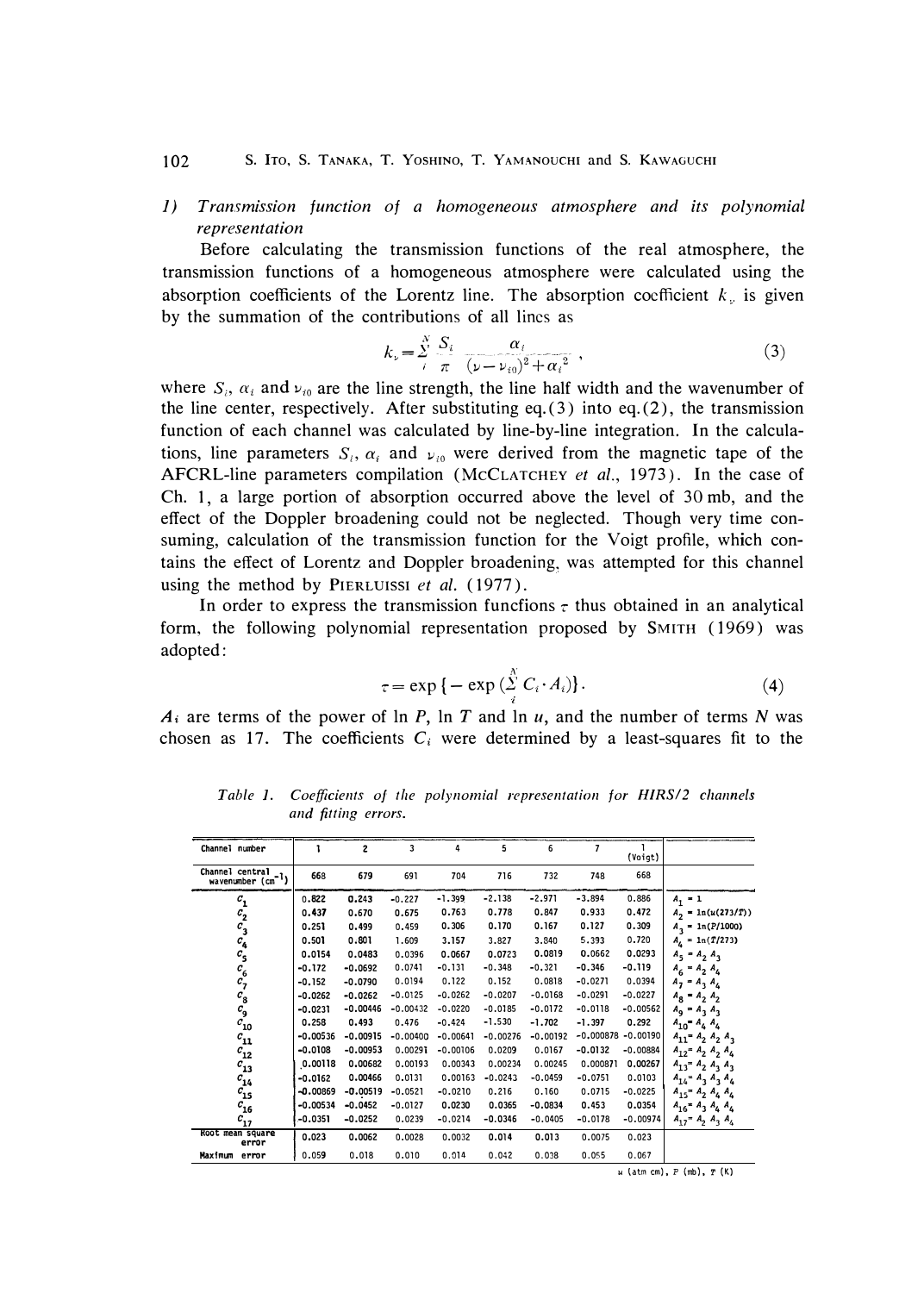*transmittance data calculated from line-by-line integration for about 200 homogeneous paths and listed in Table 1. The conditions of pressure P, temperature T and absorber amount u for all paths were carefully selected to correspond to the range of conditions encountered in downward sensing of real atmospheres.* 

## *2) Application to an inhomogeneous atmosphere*

*As the next step, calculations of the transmission functions of an inhomogeneous atmosphere were performed, based on transmission functions of homogeneous atmospheres and their analytical expressions. The atmosphere was divided into 100 layers distributed on a P217 scale, and the pressure, temperature and absorber amount of each layer were given by assuming typical atmospheres. Calcula-*



*Fig. 1. Temperature profile of atmosphere (a) and transmission functions (b) in mid-latitude summer and Antarctic winter.* 



*Fig. 2. Weighting functions in mid-latitude summer and Antarctic winter (Lorentz profile).*